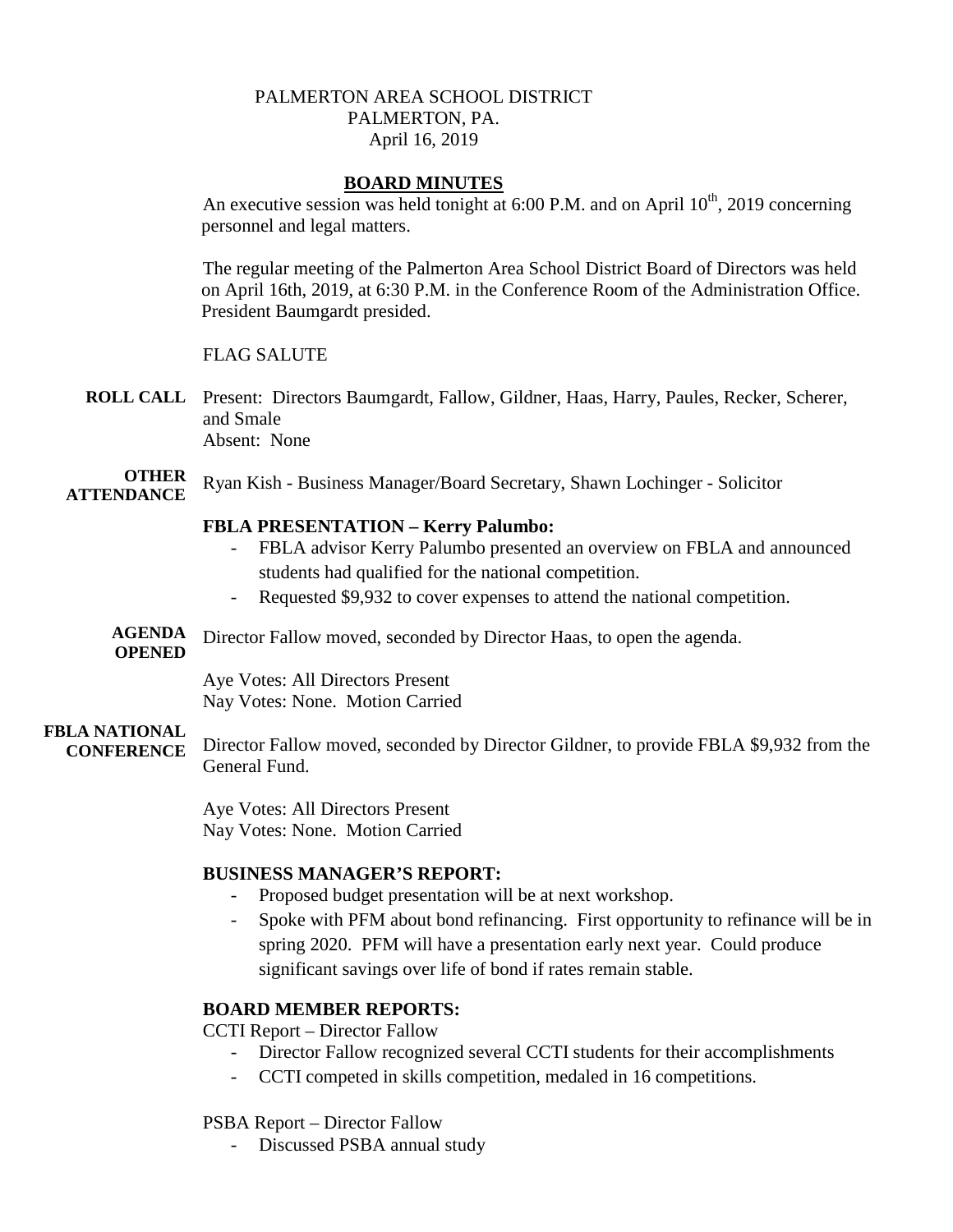Schools required to appoint safety and security coordinator

# CLIU IU 21 Report – Director Haas

- Golf tournament fundraiser at Olde Homestead on June 18<sup>th</sup>
- Palmerton has 92 students being assisted by the IU.

#### Library Report – Director Haas

- Running a recycling drive for STEAM program.
- April is food for fines month
- Golf tournament at Blue Shamrock August 23rd

#### **OLD BUSINESS:**

Director Recker – wants to discuss school police officer at workshop

Director Baumgardt read a statement thanking the board for their countless hours at the hearings and thanking them for their hard work. The board's vote is based on 8 charges and the vote cannot be based on opinion or emotion. The decision can only be based upon those 8 charges.

# **PUBLIC PARTICIPATION:**

Doris Zellers – Thanked the board for hard work in making decision. Thought that the Superintendent and Solicitor were disrespectful to Mrs. Husar's attorney and witnesses. Believes there should have been a less costly solution.

Audrey Larvey – Spoke regarding the change orders on the agenda. Lack of transparency with the change orders and agenda.

Keri Henry – Spoke in support of Mrs. Husar. Believes that the superintendent shows disrespect to the board and should be removed.

Jeff Henry – Hopes the board makes the right decision. Disrespectful that superintendent isn't here and wants a no cell phone policy to be instituted at meetings.

Lori Nemeth – Wants the board to read the proposals before voting on items D, E, and F. Questioned what the PLURAL club was and the computer science motion for the program of studies.

Ken Sutton – Thanked the board for their FBLA vote. Would like fire trucks to escort FBLA students.

**PRINCIPAL HEARING DECISION** A. Director Baumgardt moved, seconded by Director Harry, that after hearing held and due consideration of all the evidence presented in support of the first charge for termination/dismissal of Principal Paula Husar, namely that Paula Husar did intentionally attempt to discredit Superintendent Scot Engler in his position by making false and derogatory comments about him as presented in the Notice of Charges dated October 6, 2017, the Directors of the Board of Education find that sufficient evidence has been presented to support that charge.

Aye Votes: Director Scherer

Nay Votes: Directors Baumgardt, Fallow, Gildner, Haas, Harry, Paules, Recker, and Smale. Motion Failed.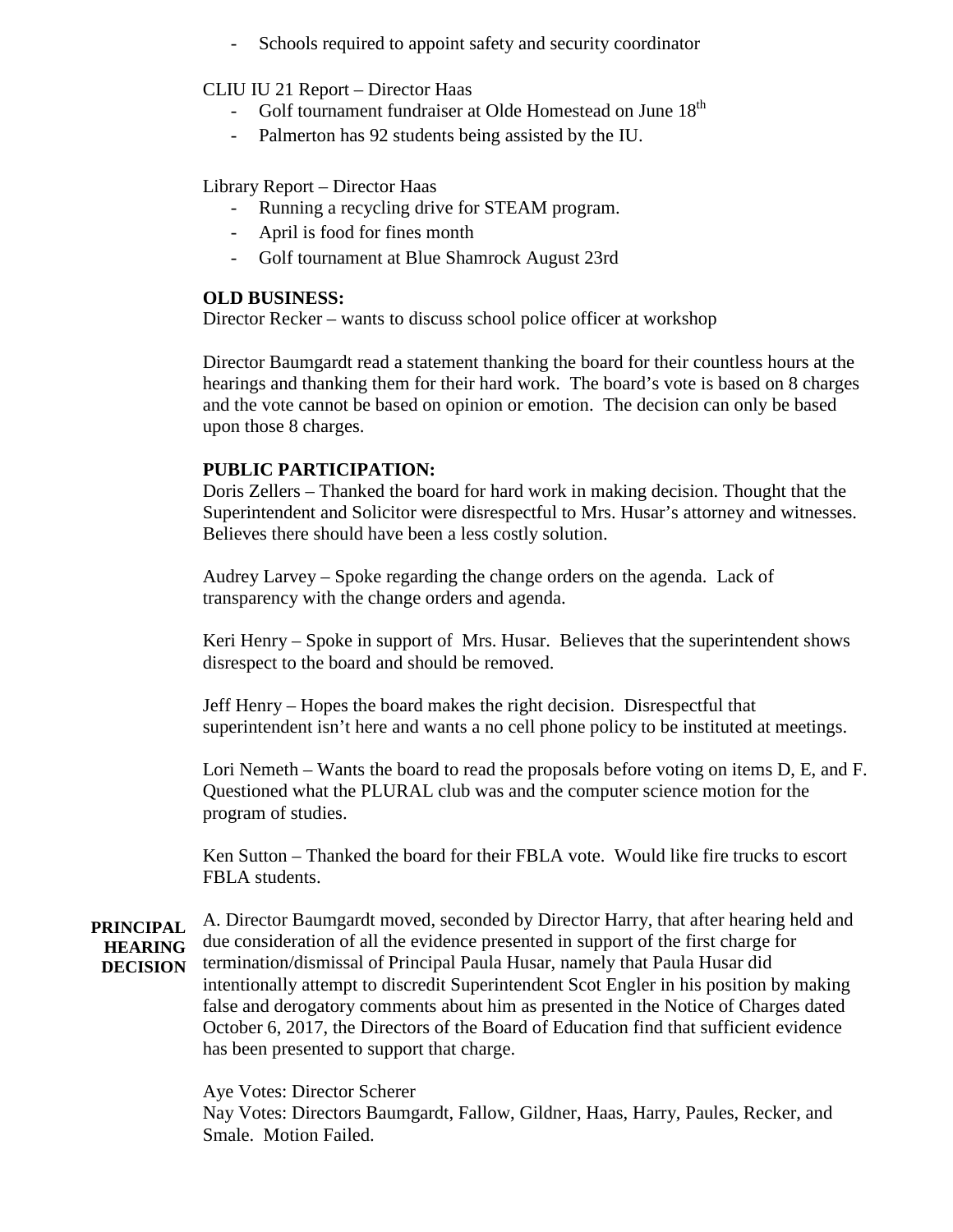B. Director Gildner moved, seconded by Director Haas, that after hearing held and due consideration of all the evidence presented in support of the second charge for termination/dismissal of Principal Paula Husar, namely that Paula Husar engaged in persistent negligence in the performance of her duties as presented in the Notice of Charges dated October 6, 2017, the Directors of the Board of Education find that sufficient evidence has been presented to support that charge.

Aye Votes: Directors Gildner, Harry, Recker, Scherer, and Smale Nay Votes: Directors Baumgardt, Fallow, Haas, and Paules. Motion Carried.

C. Director Harry moved, seconded by Director Gildner that after hearing held and due consideration of all the evidence presented in support of the third charge for termination/dismissal of Principal Paula Husar, namely that Paula Husar did engage in harassment and intimidation of fellow employees and also consequently failed to provide leadership for learning as pertaining to Scot Engler and Pamela Wuest as presented in the Notice of Charges dated October 6, 2017, the Directors of the Board of Education find that sufficient evidence has been presented to support that charge.

Aye Votes: Directors Harry, Recker, and Scherer Nay Votes: Directors Baumgardt, Fallow, Gildner, Haas, Paules, and Smale. Motion Failed.

D. Director Smale moved, seconded by Director Haas, that after hearing held and due consideration of all the evidence presented in support of the fourth charge for termination/dismissal of Principal Paula Husar, namely that Paula Husar did engage in continual and excessive disciplinary issues related to Charge #1, Charge #2, and Charge #3 and as noted in her personnel file and as presented in the Notice of Charges dated October 6, 2017, the Directors of the Board of Education find that sufficient evidence has been presented to support that charge.

#### Aye Votes: None

Nay Votes: Directors Baumgardt, Fallow, Gildner, Haas, Harry, Paules, Recker, Scherer, and Smale. Motion Failed.

E. Director Smale moved, seconded by Director Recker, that after hearing held and due consideration of all the evidence presented in support of the fifth charge for termination/dismissal of Principal Paula Husar, namely that Paula Husar was insubordinate on September 7, 2017 by failing to report to the district office after repeated directives to do so or to attend a Loudermill hearing or turn over her keys, swipe card, employee badge and cell phone as presented in the Notice of Charges dated October 6, 2017, the Directors of the Board of Education find that sufficient evidence has been presented to support that charge.

#### Aye Votes: None

Nay Votes: Directors Baumgardt, Fallow, Gildner, Haas, Harry, Paules, Recker, Scherer, and Smale. Motion Failed.

F. Director Harry moved, seconded by Director Gildner, that after hearing held and due consideration of all the evidence presented in support of the sixth charge for termination/dismissal of Principal Paula Husar, namely that Paula Husar did cause a serious disruption in the district when she failed to follow the directive to return school property to the district administration office causing rumors and gossip to spread as presented in the Notice of Charges dated October 6, 2017, the Directors of the Board of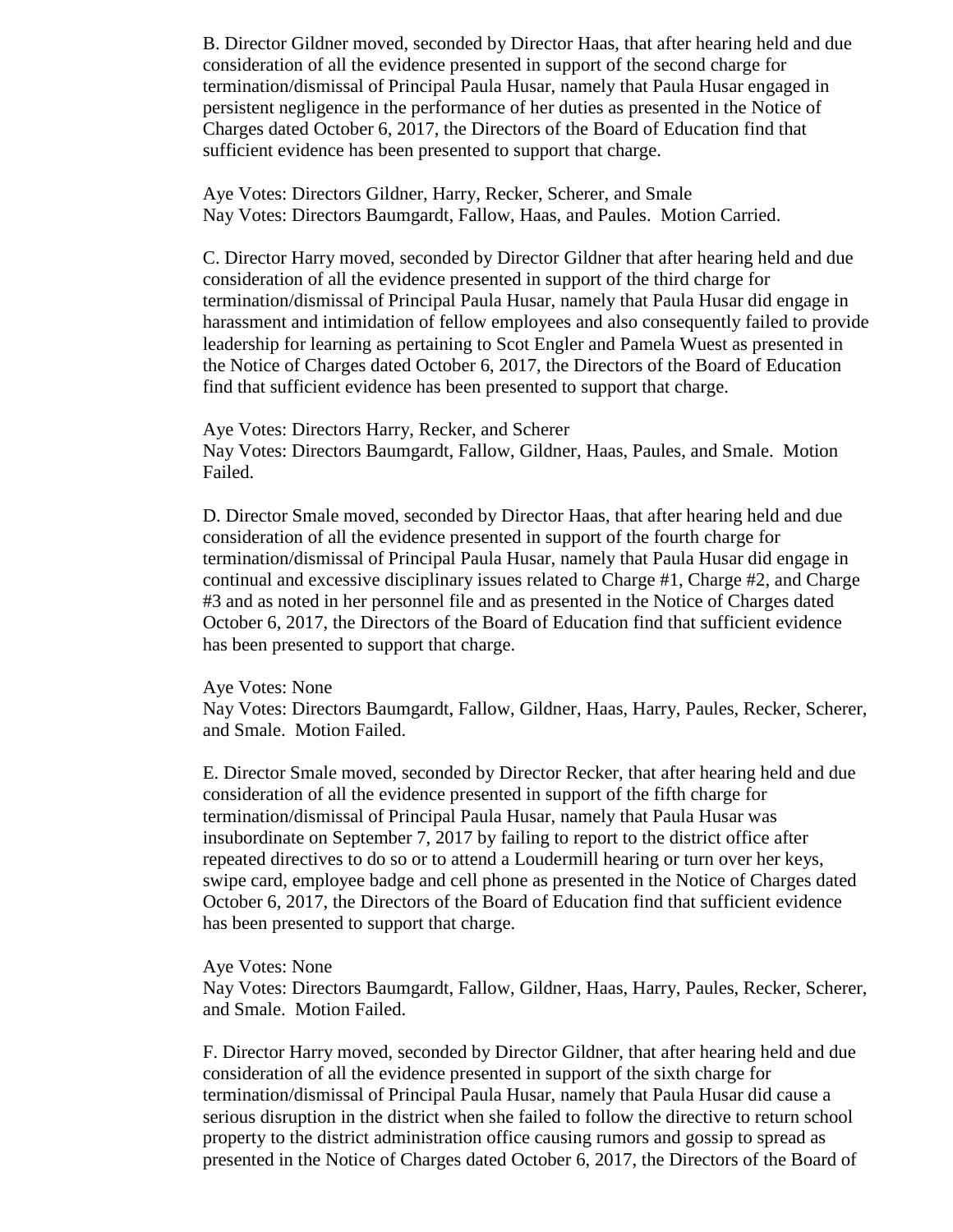Education find that sufficient evidence has been presented to support that charge.

#### Aye Votes: None

Nay Votes: Directors Baumgardt, Fallow, Gildner, Haas, Harry, Paules, Recker, Scherer, and Smale. Motion Failed.

G. Director Smale moved, seconded by Director Harry, that after hearing held and due consideration of all the evidence presented in support of the seventh charge for termination/dismissal of Principal Paula Husar, namely that Paula Husar did fail to comply with Board Policy related to field trips and the appropriate number of chaperones as presented in the Notice of Charges dated October 6, 2017, the Directors of the Board of Education find that sufficient evidence has been presented to support that charge.

#### Aye Votes: Director Scherer

Nay Votes: Directors Baumgardt, Fallow, Gildner, Haas, Harry, Paules, Recker, and Smale. Motion Failed.

H. Director Haas moved, seconded by Director Gilder, that after hearing held and due consideration of all the evidence presented in support of the eighth charge for termination/dismissal of Principal Paula Husar, namely that Paula Husar did fail to adequately address or inform the Superintendent of ethnicity based harassment complaints which led to a Pennsylvania Human Relations Complaint filed against the district as presented in the Notice of Charges dated October 6, 2017, the Directors of the Board of Education find that sufficient evidence has been presented to support that charge.

#### Aye Votes: None

Nay Votes: Directors Baumgardt, Fallow, Gildner, Haas, Harry, Paules, Recker, Scherer, and Smale. Motion Failed.

Director Recker moved, seconded by Director Gildner to amend the following motion to include the charge letter B and suggested suspension of September  $7<sup>th</sup>$ , 2017 until June  $7<sup>th</sup>$ , 2018.

Aye Votes: Directors Baumgardt, Fallow, Gildner, Haas, Harry, Paules, Recker, Scherer, and Smale.

Nay Votes: None. Motion Carried.

Director Scherer moved, seconded by Director Smale, that based upon the aforesaid determination that sufficient evidence has been presented on charge B to suspend the employment of Paula Husar as High School Principal of Palmerton School District that Paula Husar be suspended as High School principal of Palmerton School District from September 7, 2017 until June 7th of 2018.

Aye Votes: Directors Baumgardt, Gildner, Haas, Harry, Paules, Recker, and Smale. Nay Votes: Directors Fallow and Scherer. Motion Carried.

**CONSENT AGENDA APPROVED** Director Scherer moved, seconded by Director Recker, to approve the attached consent agenda.

> Aye Votes: All Directors Present. Nay Votes: None. Motion Carried.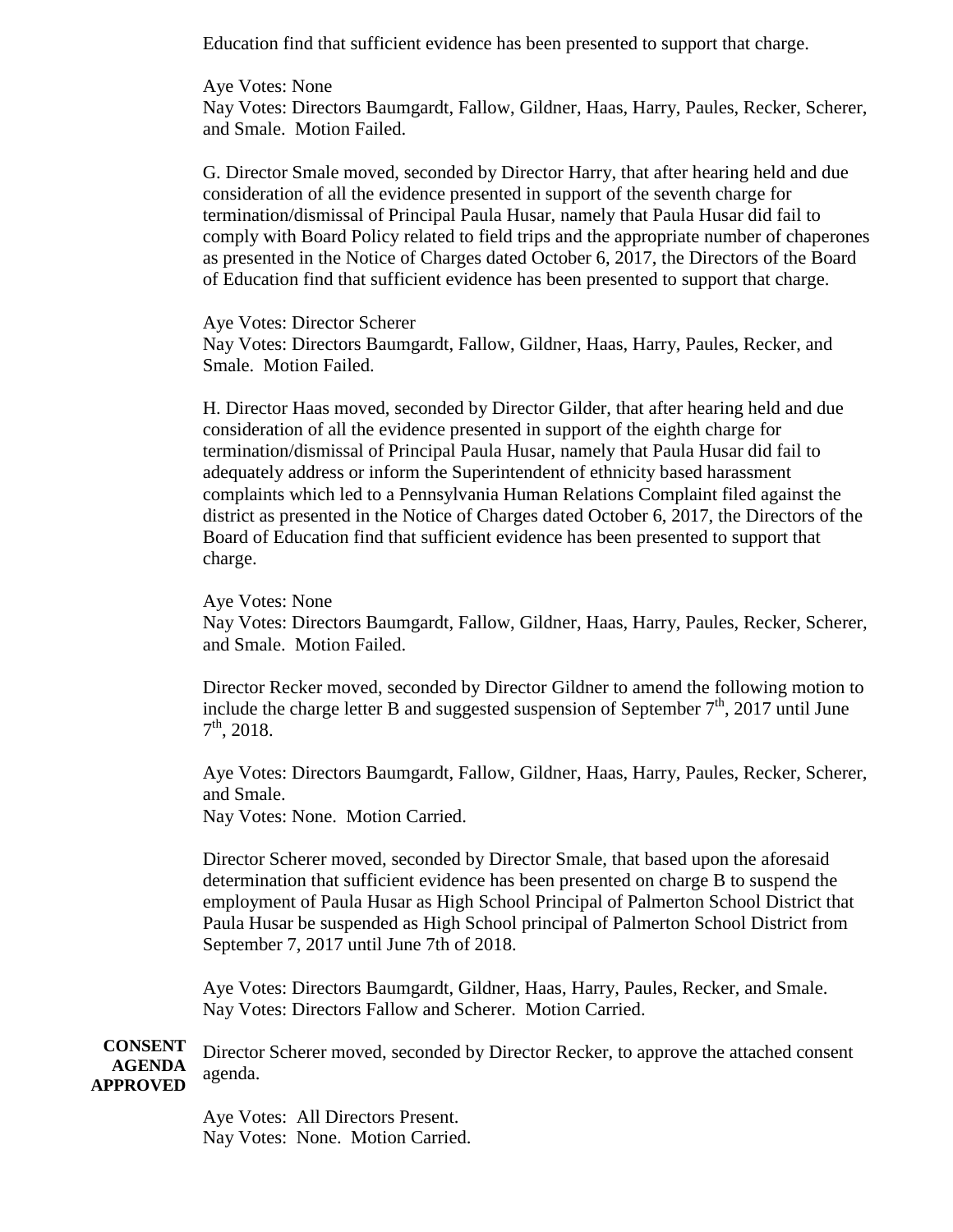# **CONSENT AGENDA**

| <b>MINUTES</b>                                         | Approved the minutes from March 19, 2019 meeting.                                                                                                                                                        |
|--------------------------------------------------------|----------------------------------------------------------------------------------------------------------------------------------------------------------------------------------------------------------|
| <b>FINANCIAL</b><br><b>REPORTS</b>                     | Approved the financial reports: Treasurer's Report, Accounts Payable                                                                                                                                     |
| <b>SPECIAL ED.</b><br><b>LEGAL</b><br><b>AGREEMENT</b> | Approved the legal service consultation agreement with Sweet, Stevens, Katz, and<br>Williams for the 2019-2020 school year at a cost of \$7,500.00, regarding special<br>education and student services. |
| <b>TUITION REIM-</b><br><b>BURSMENT</b>                | Approved the attached tuition reimbursement.                                                                                                                                                             |
| P.L.U.R.A.L<br><b>ADVISORS</b>                         | Approved Kerry Palumbo and Raquel Hoffert as volunteer advisors for the P.L.U.R.A.L.<br>Club for the 2018-2019 school year.                                                                              |
| <b>SCHOOL PSYCH</b><br><b>CONTRACT</b>                 | Approved to contract Art Feinberg as an independent contractor school psychologist, as<br>needed, not to exceed 120 days, for the 2019-2020 school year, at the rate of \$420/day.                       |
| <b>HS SUB</b>                                          | Approved Jo Lyn Gazo as a short-term HS substitute, effective May 20, 2019.                                                                                                                              |
| <b>SUB REMOVAL</b>                                     | Approved the removal of Leann DeAngelis from our substitute list.                                                                                                                                        |
| <b>GUEST</b><br><b>TEACHERS</b>                        | Approved the following Guest Teachers:<br><b>Emily Bittner</b><br>Dianne Danner<br><b>Albert Dommel</b><br><b>Bonnie Dommel</b><br>Sheila Dorney                                                         |
| <b>TOWAMENSING</b><br><b>LEAD</b><br><b>CUSTODIAN</b>  | Approved Christine Greenzweig as Lead Custodian at Towamensing Elementary,<br>effective July 1, 2019.                                                                                                    |
| PT CAFÉ                                                | Approved Joleene Delgado as a part time café worker at the rate of \$12.68/hour effective<br>April 17, 2019.                                                                                             |
| <b>LEARNING</b><br><b>SUPPORT</b><br><b>TEACHER</b>    | Approved Amanda Sechrist as a Learning Support teacher, at Masters Step 5 (\$50,000)<br>prorated) effective May 2, 2019.                                                                                 |
| <b>ESY STAFF</b>                                       | Approved the following staff to work in our Extended School Year (ESY) program:                                                                                                                          |
|                                                        | Teachers: Erin Brown, Shanna Koscinski, Marcy Zelinsky and Don McGorry                                                                                                                                   |
|                                                        | Instructional Aides: Maizee Heiney, Christine King, Sabrina Strausberger, and<br>Jennifer Anthony.                                                                                                       |
|                                                        | Nurses: Michelle Bisbing and Megan Zurn                                                                                                                                                                  |
|                                                        | Speech: Tammy Hoffman                                                                                                                                                                                    |
| IA<br><b>RESIGNATION</b>                               | Accepted the resignation of Erin DeWitt, Instructional Aide in the High School Life<br>Skills classroom, effective June 14, 2019                                                                         |

**SECRETARY**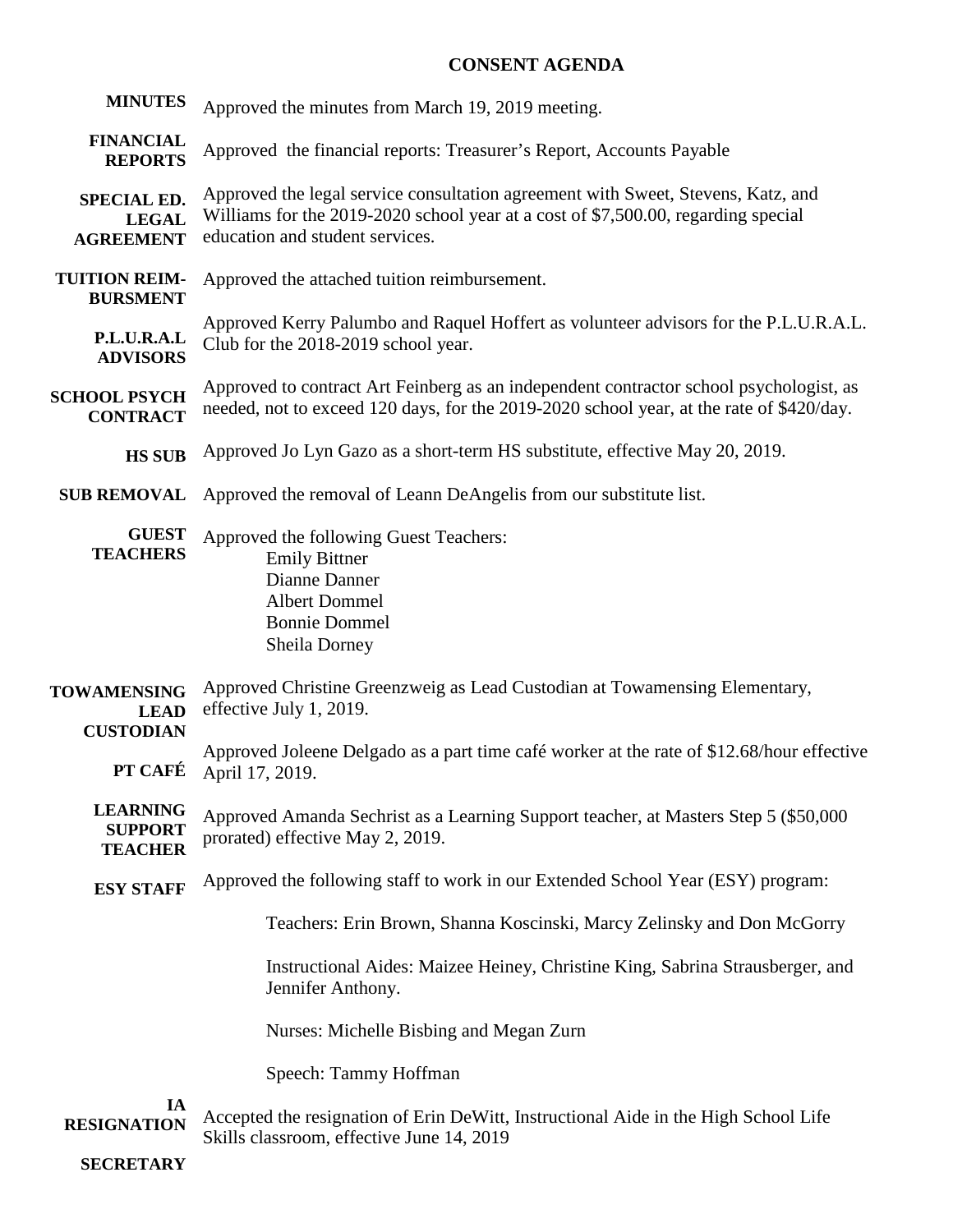**SUB** Approved Jamie Frockowiak as a substitute secretary, effective April 17, 2019.

**K-4 SUB** Approved Rebecca Owens as a K-4 Substitute Teacher, effective April 17, 2019.

#### **19-20 EXTRA CURRICULAR**

Approved the following extra-curricular positions for the 2019-2020 school year:

| Paul McCrone            | Head Girls' Soccer Coach.               | \$4054     |
|-------------------------|-----------------------------------------|------------|
| Alfredo Ortiz Jr.       | 2/3 MS Football Coach                   | \$2,690.66 |
| Tara Frantz             | 1/3 Field Hockey Coach                  | \$887.33   |
| Amy Mertz               | Cheerleading Varsity Advisor \$2,482    |            |
| <b>Christine Delong</b> | Cheerleading JV Advisor                 | \$2,482    |
| <b>Magin Gursky</b>     | Jr High Cheerleading Advisor            | \$2,482    |
| <b>Adrianne Allen</b>   | <b>Volunteer Swimming Coach</b>         |            |
| <b>Bruce Bubser</b>     | <b>Volunteer Swimming Coach</b>         |            |
| <b>Janice Blouse</b>    | <b>Volunteer Swimming Coach</b>         |            |
| Julia Dougherty         | <b>Volunteer Swimming Coach</b>         |            |
| Ken Termini             | Boys' Basketball Coach                  | \$6,165    |
| <b>Maurice Moore</b>    | Asst. Boys' Basketball Coach            | \$4,036    |
| Jeremy Coleman          | Asst. Boys' Basketball Coach            | \$4,036    |
| <b>Brian Stevko</b>     | Asst. Boys' Basketball Coach            | \$4,036    |
| Art George III          | Volunteer Boys' Basketball Coach        |            |
| <b>Jason Gehman</b>     | Volunteer Boys' Basketball Coach        |            |
| Dan Beck                | Head Girls' Basketball Coach            | \$6,165    |
| <b>Brian Morgan</b>     | Asst. Girls' Basketball Coach           | \$4,036    |
| Paul McCrone            | Asst. Girls' Basketball Coach           | \$4,036    |
| <b>Jeff Bennett</b>     | 1/2 Asst. Girls' Basketball Coach       | \$2018     |
| Jim Hay                 | <b>Volunteer Girls Basketball Coach</b> |            |
| Justin Petersen         | <b>Head Wrestling Coach</b>             | \$6165     |
| Erick Kresge            | <b>Asst. Wrestling Coach</b>            | \$4036     |
| Jake Christman          | <b>Asst. Wrestling Coach</b>            | \$4036     |
| <b>Dillon Masington</b> | <b>Asst. Wrestling Coach</b>            | \$4036     |
| Zach Christman          | <b>Volunteer Wresting Coach</b>         |            |
| <b>Josh Evans</b>       | <b>Volunteer Wrestling Coach</b>        |            |
| Tom Pasquariello        | <b>Volunteer Wrestling Coach</b>        |            |
| Eric Stroup             | <b>Volunteer Wresting Coach</b>         |            |
| <b>Jared Mooney</b>     | <b>Volunteer Wrestling Coach</b>        |            |
| Joshua Rake             | Volunteer Wrestling Coach.              |            |
| Alfredo Ortiz Jr.       | <b>Volunteer Wrestling Coach</b>        |            |

# **PROM**

**CONTRACT** Approved the DJ contract with Lehigh Valley Events for the prom on May 3, 2019.

| <b>DRAMA</b>        | Approved the Theatrical Rights Worldwide License Agreement for the performance of                                                                           |
|---------------------|-------------------------------------------------------------------------------------------------------------------------------------------------------------|
| <b>CONTRACTS</b>    | Big Fish scheduled for April 2020.                                                                                                                          |
|                     | Approved the Music Theatre International Contract/License Agreement for the<br>performance of Disney's The Little Mermaid Jr, scheduled for September 2019. |
| <b>SENIOR CLASS</b> | Approved the Kalahari Resorts-Pocono Group Rate Day Passes request for the Senior                                                                           |
| <b>OUTING</b>       | Class Outing on May 30, 2019.                                                                                                                               |
| <b>DRAMA</b>        | Approved the deposit payment for the playbooks from Dramatic Performance (Quote                                                                             |
| <b>DEPOSIT</b>      | #22598) for the performance of A Christmas Story, scheduled for December 2019.                                                                              |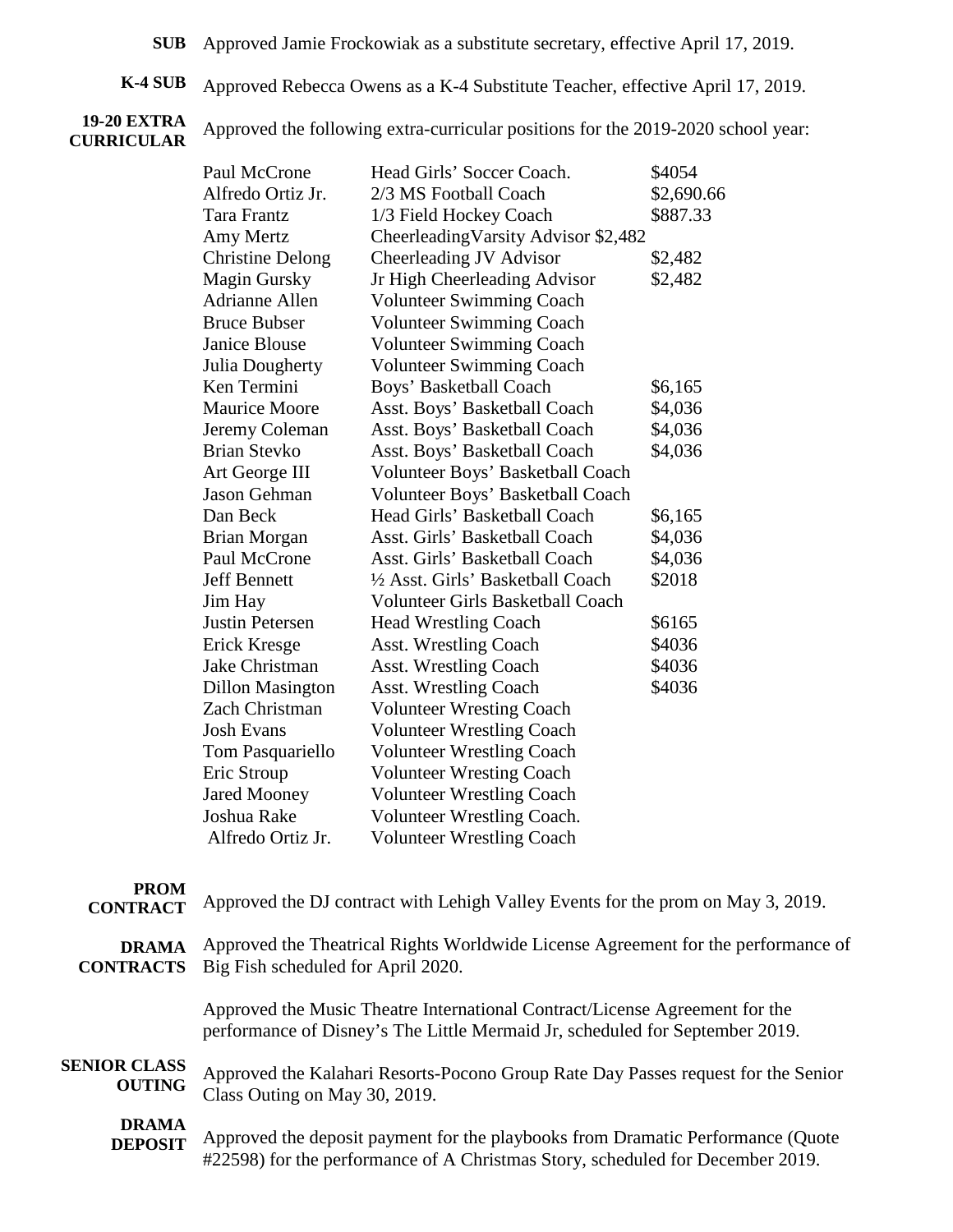**CLIU TECH POOL AGREEMENT** Approved Palmerton Area School to participate in the CLIU Technology Pool Legal Services Consultation Agreement.

**PROGRAM OF STUDIES** Approved the 2019-2020 Program of Studies as submitted. (Only course change is the addition of the Intro to Computer Science Course)

**METZ RENTAL AGREEMENT** Approved the rental agreement with Metz Amusements and Concessions for Spring Day, paid from funds from Student Council.

#### **END OF CONSENT AGENDA**

**19-20 FACILITIES PLAN COMMITTEE REPORT APPROVED CARBON-MONROE-PIKE DRUG AND ALCOHOL COMMISSION AGREEMENT APPROVED BUDGET TRANSFERS APPROVED TABLED MOTIONS**  Director Recker moved, seconded by Director Haas, to approve the 2019-2020 Facilities Plan Committee Report that was approved by the CLIU Facilities Plan Committee on March 6, 2019 and the CLIU 21 Board of Directors on March 18, 2019. In addition the Board reaffirms its commitment to the original construct of the Facilities Planning, approved November 1, 1989, which consists of a series of prioritized inquiries to be considered in determining future locations of the CLIU and school district special education classes. Aye Votes: Directors Baumgardt, Fallow, Haas, Harry, Paules, Recker, Scherer, and Smale. Nay Votes: Director Gildner. Motion Carried Director Smale moved, seconded by Director Gildner, to approve the Letter of Agreement between the Carbon-Monroe-Pike Drug and Alcohol Commission, Inc. for their Drug and Alcohol Primary Prevention and Sap/Intervention Services for 2019-2020 at a cost not to exceed \$14,000. This provides 2 days of services weekly. Aye Votes: Directors Baumgardt, Fallow, Gildner, Haas, Harry, Paules, Scherer, and Smale. Nay Votes: None. Abstentions: Director Recker. Motion Carried. Director Haas moved, seconded by Director Recker, to approve the enclosed budget transfers. Aye Votes: All Directors Present. Nay Votes: None. Motion Carried. Director Harry moved, seconded by Director Gildner, to table the following motions: - It is recommended that the Board of Directors approve the Barry Isett & Associates' proposal for the High School Music Suite Renovations. (as submitted) It is recommended that the Board of Directors approve the Barry Isett  $\&$ Associates' proposal for the SS Palmer Elementary Entrance Renovations. (as submitted)

- It is recommended that the Board of Directors approve the KCBA proposal for renovations at Palmerton Area High School and SS Palmer Elementary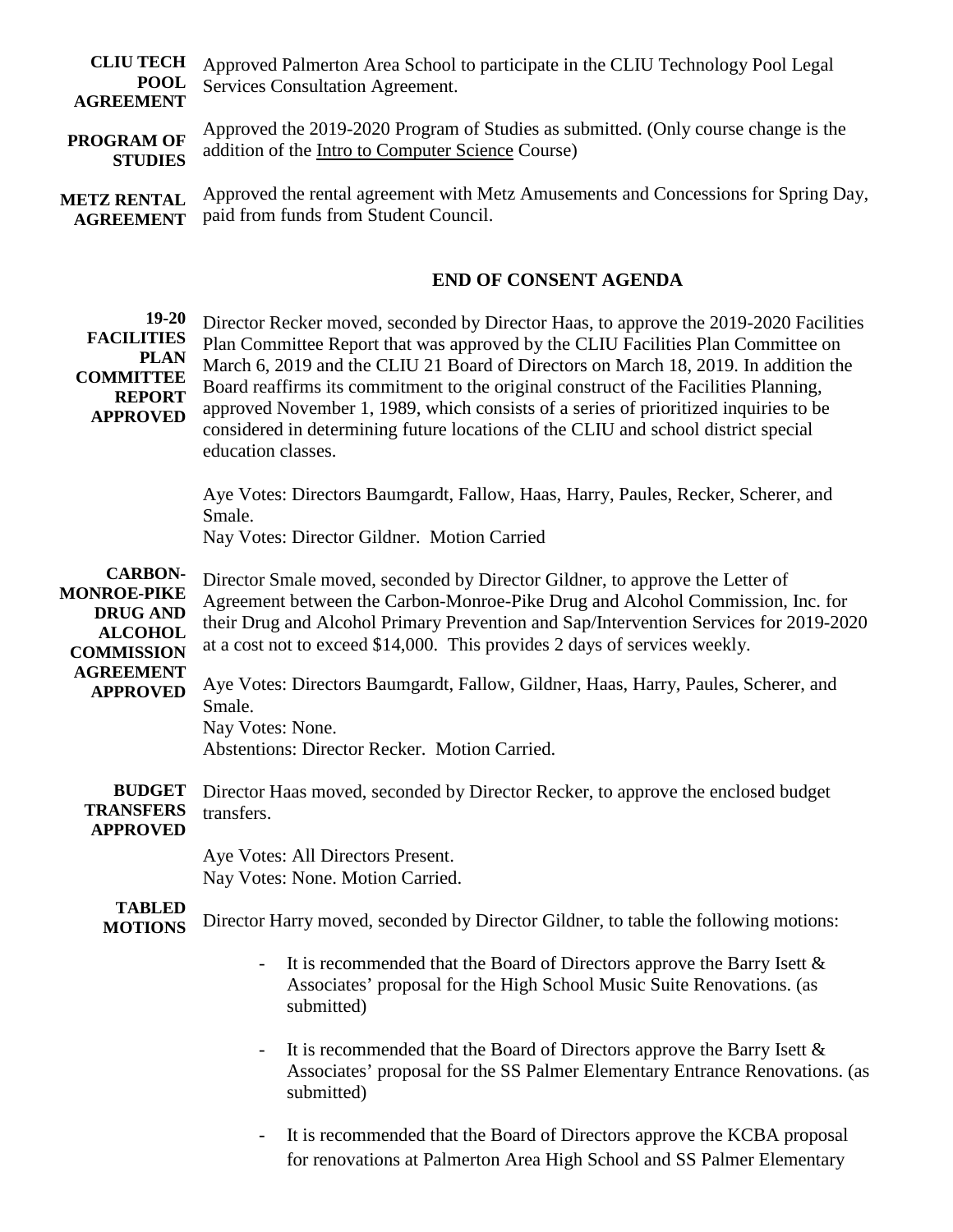School. (as submitted)

- It is recommended that the Board of Directors approve Change Order Number 008, Penn Builders, Inc. The contract sum will be increased by this change order in the amount of \$11,009.45.
- It is recommended that the Board of Directors approve Change Order Number 009, Penn Builders, Inc. The contract sum will be increased by this change order in the amount of \$20,363.87.
- It is recommended that the Board of Directors approve Change Order Number 010, Penn Builders, Inc. The contract sum will be increased by this change order in the amount of \$16,937.99.
- It is recommended that the Board of Directors approve Change Order Number 005R, Myco Mechanical. The contract sum will be increased by this change order in the amount of \$17,865.12.
- It is recommended that the Board of Directors approve Change Order Number 006rev, Myco Mechanical. The contract sum will be increased by this change order in the amount of \$5,611.04.
- It is recommended that the Board of Directors approve Change Order Number 007, Myco Mechanical. The contract sum will be increased by this change order in the amount of \$12,581.31.
- It is recommended that the Board of Directors approve Change Order Number 008, Myco Mechanical. The contract sum will be increased by this change order in the amount of \$5,324.81.
- It is recommended that the Board of Directors approve Change Order Number 009, Myco Mechanical. The contract sum will be increased by this change order in the amount of \$11,190.71.
- It is recommended that the Board of Directors approve Change Order Number 007, George J. Hayden Electric. The contract sum will be increased by this change order in the amount of \$42,940.00.

Aye Votes: All Directors Present. Nay Votes: None. Motions Tabled.

**POLICIES TABLED** Director Recker moved, seconded by Director Harry, to table the recommendations to accept and approve the second reading of the following policies: Policy #705 Safety Policy #709 Security of Buildings and Grounds Policy #907 School Visitors

> Aye Votes: All Directors Present. Nay Votes: None. Motion Tabled.

**2/3 MS FIELD HOCKEY**  Director Haas moved, seconded by Director Recker, to approve Melissa Kohler as 2/3 Middle School Field Hockey Coach at the rate of \$1,774.66 for the 2019-2020 school